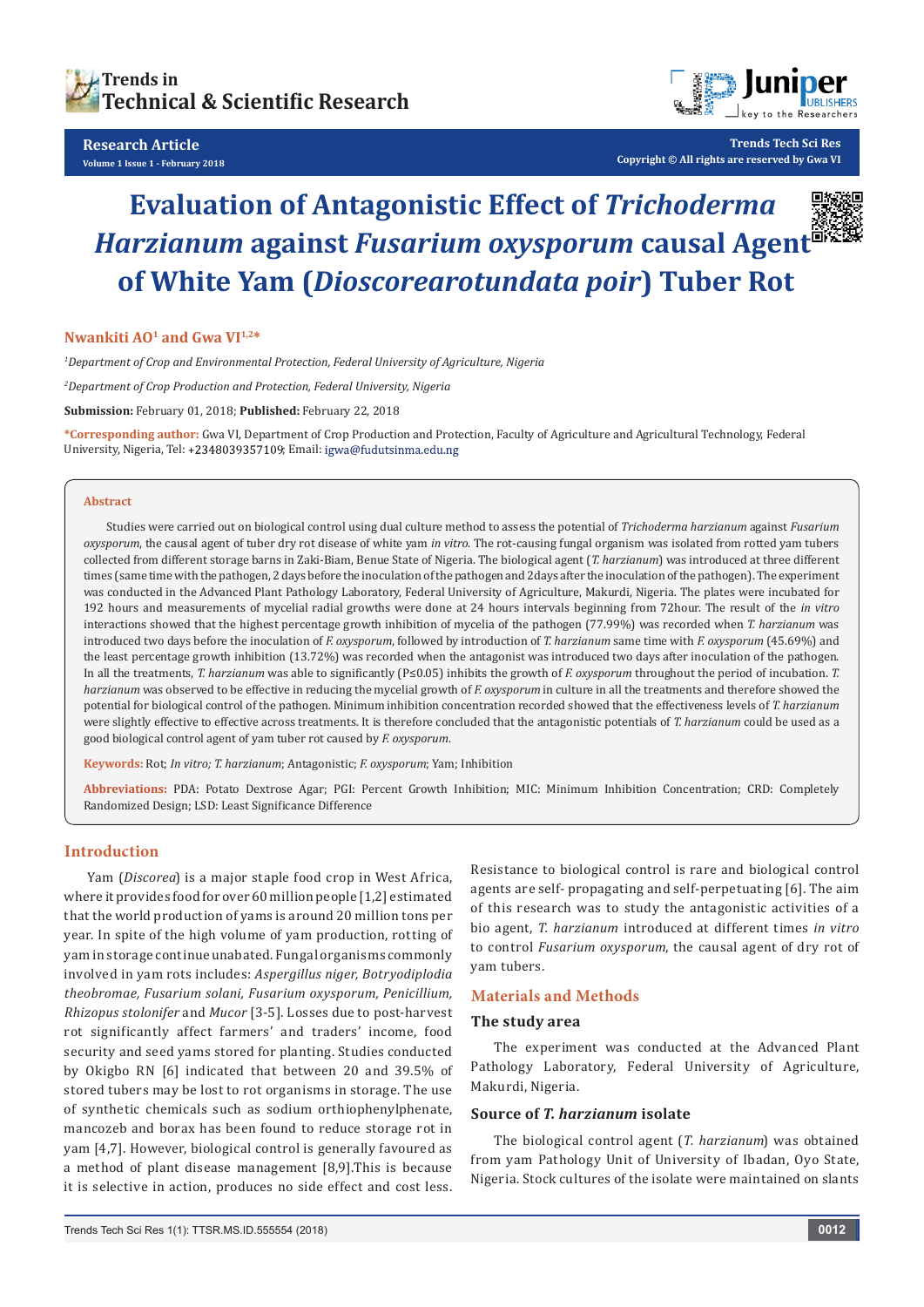of acidified Potato Dextrose Agar (PDA) in McCartney bottles for subsequent studies.

### **Collection of disease yam tubers**

Rotten yam tubers of white yam varieties (*Dioscorea rotundata*) showing various diseased symptoms of dry rots were obtained from yam farmers from various storage barns in Zaki- Biam, Ukum local government area of Benue State, Nigeria which lies between longitudes 9° 25' and 9° 28'E, and latitude 7° 32ʹ and 7° 35′N respectively. The rotten yam tubers were packaged in sterile polyethylene bags. The tubers were protected using wire mesh to prevent rodent attack [10]. Potato Dextrose Agar (PDA) was the medium used. Test fungus for this study was *F. oxysporum*.

#### **Isolation and identification of** *F. oxysporum*

*F. oxysporum* was isolated from naturally infected yam tubers. Small sizes of approximately 2x2mm were cut out with sterile scalpel from yam tubers infected with rot at inter-phase between the healthy and rotted portions of the tubers. The cut tissues were soaked in 5% sodium hypochlorite for 2minutes for surface sterilization and then rinsed in four successive changes of sterile distilled water as reported by Ritchie B [11]. The infected tissues were later picked onto sterile filter paper using a sterile forceps and then wrapped with filter paper for 2-3minutes. The dried infected tissues were placed on several prepared sterile plates of acidified Potato Dextrose Agar (PDA) and the plates were incu¬bated at ambient room temperature (30±5 °C) for 192 hours. The different fungi that grew from infected tissues were sub-cultured on separate sterile acidified PDA plates and incubated to obtain pure cultures of pathogens. Macroscopic and microscopic examination and morphological characteristics and identification were made and compared with already established authorities [12,13].

## **Antagonistic potential of** *T. harzianum* **against** *F. oxysporum in vitro*

The assay for antagonism was performed on Potato Dextrose Agar (PDA) on Petri dishes by the dual culture method [14]. The mycelial plugs (5mm diameter) of 5 day old fungal antagonist and pathogen were placed on the same dish 6cm from each other. Isolate of test fungal antagonist was plated same time with pathogen, two days before the inoculation of the pathogen and two days after the inoculation of the pathogen. Paired cultures were incubated at room temperature (30±5 °C) for 192hours. Dishes inoculated only with test pathogens served as controls. Treatments comprised times of introduction of antagonist which were replicated three times for each treatment and arranged in completely randomized design [15].

### **Measurement of radial mycelial growth**

Measurement of mycelia radial growths of the pathogen in dual culture and in control plates were done at 24 hour interval beginning from the 72<sup>nd</sup> hour up to the 192<sup>nd</sup> hour of incubation

at ambient room temperature (30  $\pm$  5 °C). Percent Growth Inhibition (PGI) of pathogen was also calculated as described by Korsten L [16].

Where,

 $PGI(\%)=\frac{R-R_1}{R}\times 100$  $=\frac{R-R_1}{R_1}\times$ 

PGI = Percent Growth Inhibition

 $R =$  the distance (measured in mm) from the point of inoculation to the colony margin in control plate,

 $R_1$  = the distance of fungal growth from the point of inoculation to the colony margin in treated plate in the direction of the antagonist.

The percent growth inhibition was calculated and values were used in selecting the Minimum Inhibition Concentration (MIC) that will be effective in controlling *F. oxysporum*. Antagonist was also rated for inhibitory effects using a scale by Sangoyomi T [17]:

≤ 0% inhibition (not effective),

>0-20% inhibition (slightly effective)

>20-50% inhibition (moderately effective),

>50-<100% inhibition (effective)

100% inhibition (highly effective)

#### **Experimental design and data analysis**

The experimental design was Completely Randomized Design (CRD) with three replicates as described by Gomez KA [15]. Test of variance was calculated using Analysis of variance (ANOVA) and statistical F-tests were evaluated at P≤0.05. Differences among treatment means for each measured parameter were further separated using fishers Least Significance Difference (LSD) to determine levels of significance according to Cochran GW [18].

## **Results**

#### **Isolation and identification of** *F. oxysporum*

Fungal organisms including *F. oxysporum* were isolated and identified as one of the rot-causing pathogens of white yam tubers in storage in the study area. *F. oxysporum* was used as test pathogen in this study. Colony of *F. oxysporum* on PDA was moderately fast growing and produced a varying amount of aerial mycelium, initially white, and changing to peach, salmon, wine grey to purple or violet colour (Figure 1). Mycelia became thickly matted and sometimes wrinkled in older colonies. Spore masses were creamy white in colour. Macroconidia borne on short, branched conidiophores were generally abundant, hyaline, single-celled and variable, oval to kidney shaped. Macroconidia were hyaline, thin walled, only slightly curved and pointed at both ends, 3-7 septate, with a somewhat hooked apex and a foot-shaped basal cell (Figure 1).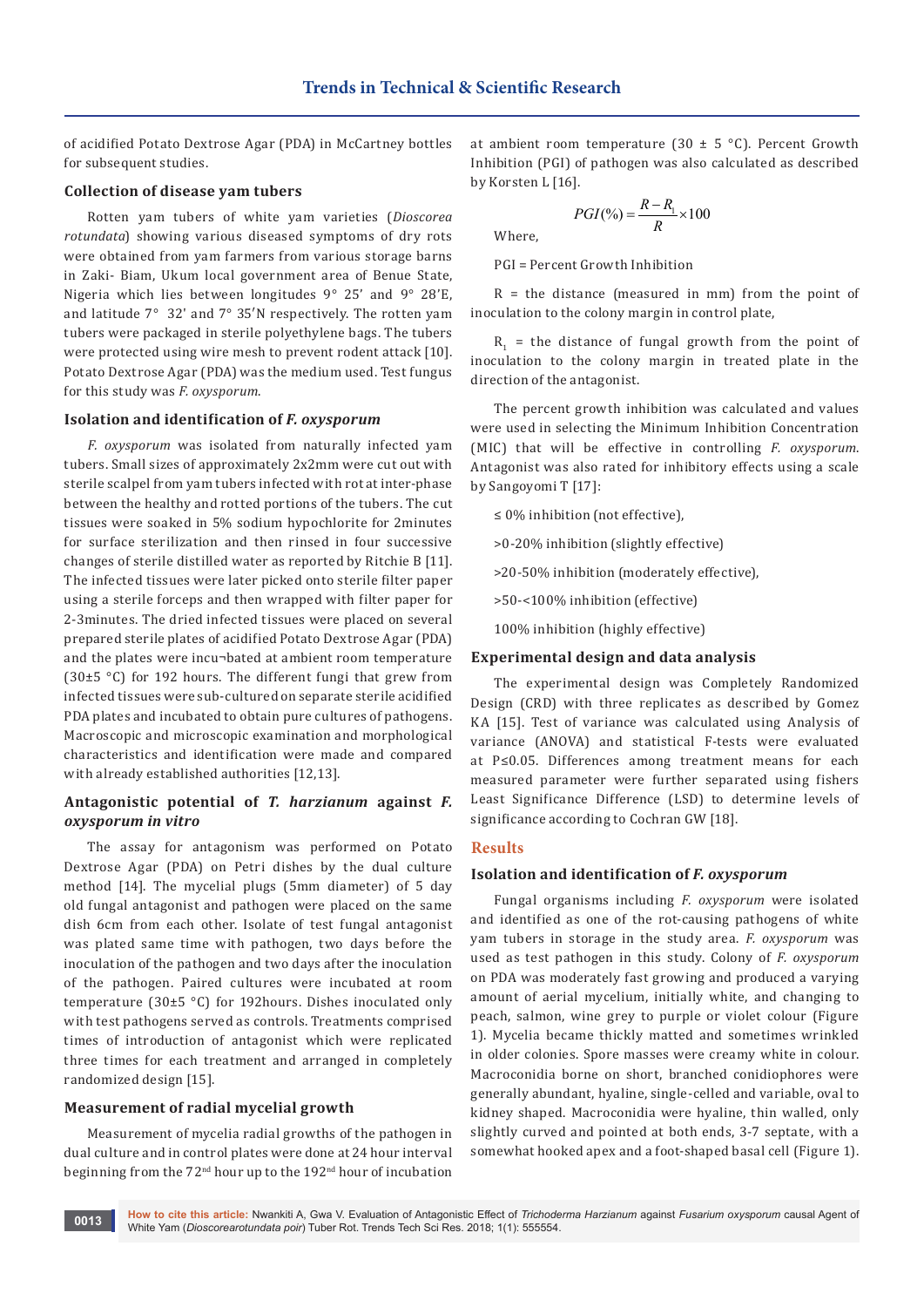

**Figure 1:** Pure culture of *F. oxysporum* on potato dextrose agar (left), macro conidia of *F. oxysporum* (middle) and Chlamadospores (right)  $(x 10)$ .

# **Antagonistic potential of** *T. harzianum* **against** *F. oxysporum in vitro*

The antagonistic potential of *T. harzianum* against *F. Oxysporum* show increased in inhibition with days of incubation in the dual culture method. The control plates that were not inoculated with *T. harzianum* grew much faster when compared with *F. oxysporum* in the dual culture plates. The dual culture plates showed initial rapid growth of *F. oxysporum*  which terminated at the point of contact with *T. harzianum* (Figure 2 & 3). When *T. harzianum* was introduced 2 days

before inoculation of the pathogen, the antagonist overgrew the pathogen and completely colonized it (Figure 4). The interaction between *T. harzianum* and *F. oxysporum* produced spores from both the antagonist and the pathogens at the point of contact when they were introduced same time. However, spores of *F. oxysporum* were not seen when the antagonist was introduced 2 days before inoculation of the pathogen. Chlamadosphore were observed when the antagonist was introduced two days after the inoculation of the pathogens (Figure 5).



**Figure 2:** Dual culture of *T. harzianum* and *F. oxysporum* on potato dextrose agar inoculated same time (Th×path) (left) and pure culture of *F. oxysporum* on potato dextrose agar as control (right).



**Figure 3:** Dual culture of *T. harzianum* and *F. oxysporum* on potato dextrose agar (left); *T. harzianum* was introduced 2days after inoculation of *F. oxysporum* (2dai) and pure culture of *F. oxysporum* on potato dextrose agar as control (right).

**How to cite this article:** Nwankiti A, Gwa V. Evaluation of Antagonistic Effect of *Trichoderma Harzianum* against *Fusarium oxysporum* causal Agent of **0014 Transfer Constructed Manufature Constructed** Manufature Internation of Antagonistic Effect of *Trichode*<br>White Yam (*Dioscorearotundata poir*) Tuber Rot. Trends Tech Sci Res. 2018; 1(1): 555554.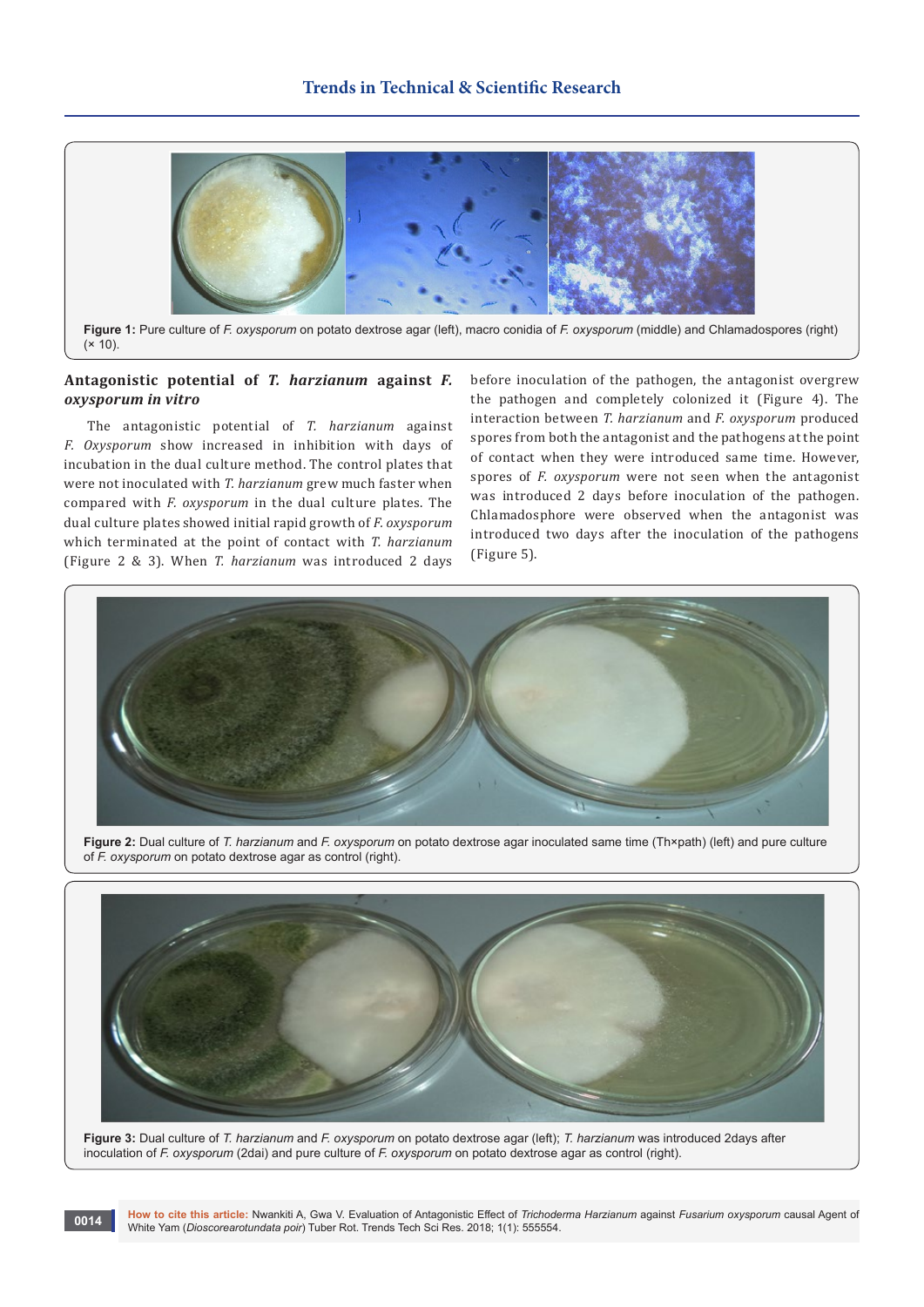

**Figure 4:** Dual culture of *T. harzianum* and *F. oxysporum* on potato dextrose agar (left); *T. harzianum* was introduced 2days before inoculation of *F. oxysporum* (2dbi) and pure culture of *F. oxysporum* on potato dextrose agar (right).



**Figure 5:** *T. harzianum* growing on mycelia of *F. oxysporum* (left) and formation of Chlamadosphore by *F. Oxysporum* where *T. Harzianum* is introduced 2 days after inoculation of *F. Oxysporum*.

| <b>Duration of Incubation</b> | Time of Introduction of T. harzianum (Hours) and Percentage Growth Inhibition (%) |                               |                               |  |
|-------------------------------|-----------------------------------------------------------------------------------|-------------------------------|-------------------------------|--|
|                               | <b>ThX Path</b>                                                                   | Th2dbi Path                   | Th2dai Path                   |  |
| 72 Hrs                        | $22.25 \pm 6.03$ <sup>c</sup>                                                     | $16.70 \pm 6.70$ <sup>b</sup> | $2.78 \pm 2.78$ <sup>d</sup>  |  |
| 96 Hrs                        | $33.50 \pm 3.49$ <sup>c</sup>                                                     | $81.99 \pm 2.63$ <sup>a</sup> | $7.06 \pm 2.13$ <sup>d</sup>  |  |
| $120$ Hrs                     | $37.65 \pm 6.90$ bc                                                               | $89.63 \pm 0.37$ <sup>a</sup> | $7.03 \pm 0.78$ <sup>d</sup>  |  |
| $144$ Hrs                     | $52.39 \pm 4.19$ <sup>ab</sup>                                                    | $91.72 \pm 0.88$ <sup>a</sup> | $12.99 \pm 0.65$ <sup>c</sup> |  |
| $168$ Hrs                     | $62.68 \pm 3.36^a$                                                                | $93.47 \pm 0.90^{\circ}$      | $21.88 \pm 1.13$ <sup>b</sup> |  |
| $192$ Hrs                     | $65.65 \pm 2.85$ <sup>a</sup>                                                     | $94.44 \pm 0.79$ <sup>a</sup> | $30.05 \pm 1.05$ <sup>a</sup> |  |
| LSD                           | 15.47                                                                             | 23.31                         | 4.98                          |  |
| Mean $(LSD = 14.11)$          | $45.69 \pm 4.20$ <sup>b</sup>                                                     | 77.99±7.13 <sup>a</sup>       | $13.72 \pm 2.36$ c            |  |

**Table 1:** Percentage Growth Inhibitions (PGI) of *F. oxysporum* by time of Introduction of *T. harzianum in vitro*.

Table 1 show that, *T. harzianum* assessed in this study was able to reduced mycelia growth of *F. oxysporum* when grown in dual culture irrespective of the time of introduction of the antagonist. The results of dual culture indicated that *T. harzianum* significantly (P≤0.05) inhibited the growth of *F. oxysporum* at varying degrees across duration of incubation (Table 1). The findings revealed that *T. harzianum* introduced 2days before inoculation of *F. oxysporum* has the highest mean percentage growth inhibition (77.99%), followed by the

introduction of *T. harzianum* same time with the pathogen (45.69%) and the least mean percentage growth inhibition (13.72%) was recorded when the antagonist was introduced 2 days after inoculation of the pathogen (Table 1).

Means on the same column with the same superscript are not statistically significant (P≤0.05). Means on the same row (for Mean) with the same superscript are not statistically significant (P≤0.05) by time of introduction of *T. harzianum*. Th×path = *T.harzianum* introduced same time with pathogen;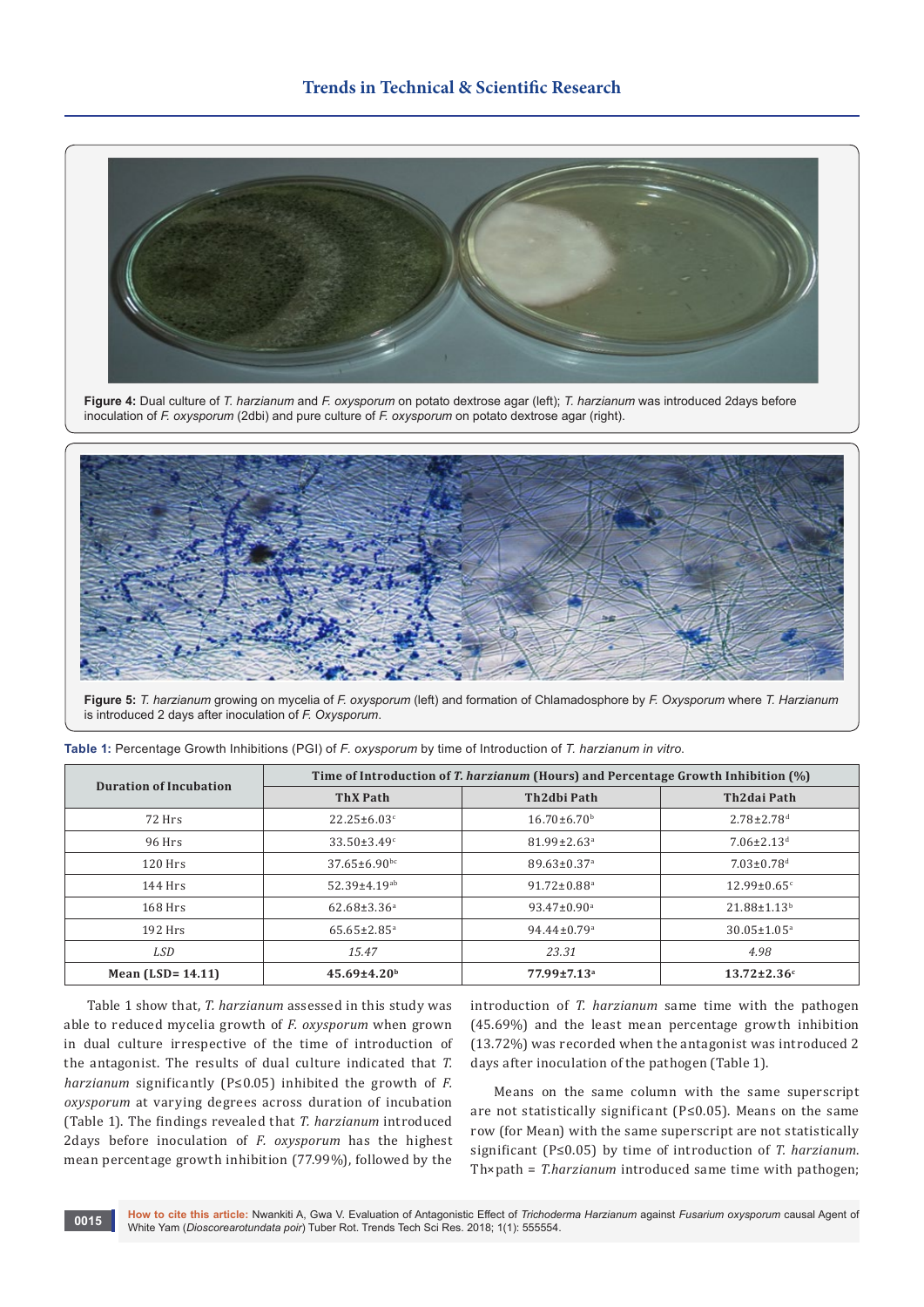Th2dbipath = *T.harzianum* introduced 2 days before inoculation of pathogen; Th2daipath = *T. harzianum* introduced 2 days after inoculation of pathogen.

# **Radial mycelial growth and determination of inhibition**

Figure 6 shows the radial mycelial growth of *T. harzianum* and *F. oxysporum* in dual culture and *F. oxysporum* in control plates for each of the treatments from 72 hours to 196 hours of incubation. The result revealed that growth of the pathogen



Minimum inhibition concentration recorded showed that the effectiveness levels of *T. harzianum* were slightly effective (introduction of *T. harzianum* 2days after inoculation of pathogen) to effective (introduction of *T. harzianum* 2 days before inoculation of pathogen) and was found to be significantly different (P≤0.05) across treatments (Table 2).



**Table 2:** Mean Percentage growth inhibition of *Fusarium* sp. treated with *T. harzianum* at different times showing Minimum Inhibition Concentration (MIC).

| Time of Introduction of T.<br>harzianum | <b>Percentage Growth Inhibition</b><br>(PGI) | MIC(%)      | <b>Level of Effectiveness</b> |
|-----------------------------------------|----------------------------------------------|-------------|-------------------------------|
| ThX Path                                | $45.69 \pm 4.20$ <sup>b</sup>                | $>20-50$    | Moderately effective          |
| Th2dbi Path                             | $77.99 \pm 7.13$ <sup>a</sup>                | $>50 - 100$ | Effective                     |
| Th2dai Path                             | $13.72 \pm 2.36^{\circ}$                     | $>0-20$     | Slightly effective            |
| LSD                                     | 14.11                                        |             |                               |

Th×path = *T.harzianum* introduced same time with pathogen; Th2dbipath = *T.harzianum* introduced 2 days before inoculation of pathogen; Th2daipath = *T. harzianum* introduced 2 days after inoculation of pathogen; MIC = Minimum Inhibition Concentration (%);  $\leq 0$ % inhibition (not effective);  $>0$ -20% inhibition (slightly effective); >20-50% inhibition (moderately

effective); >50-<100% inhibition (effective); 100% inhibition (highly effective).

## **Discussion**

Fungal pathogenic organisms are the major cause of yam losses in storage in major yam producing areas of Nigeria. The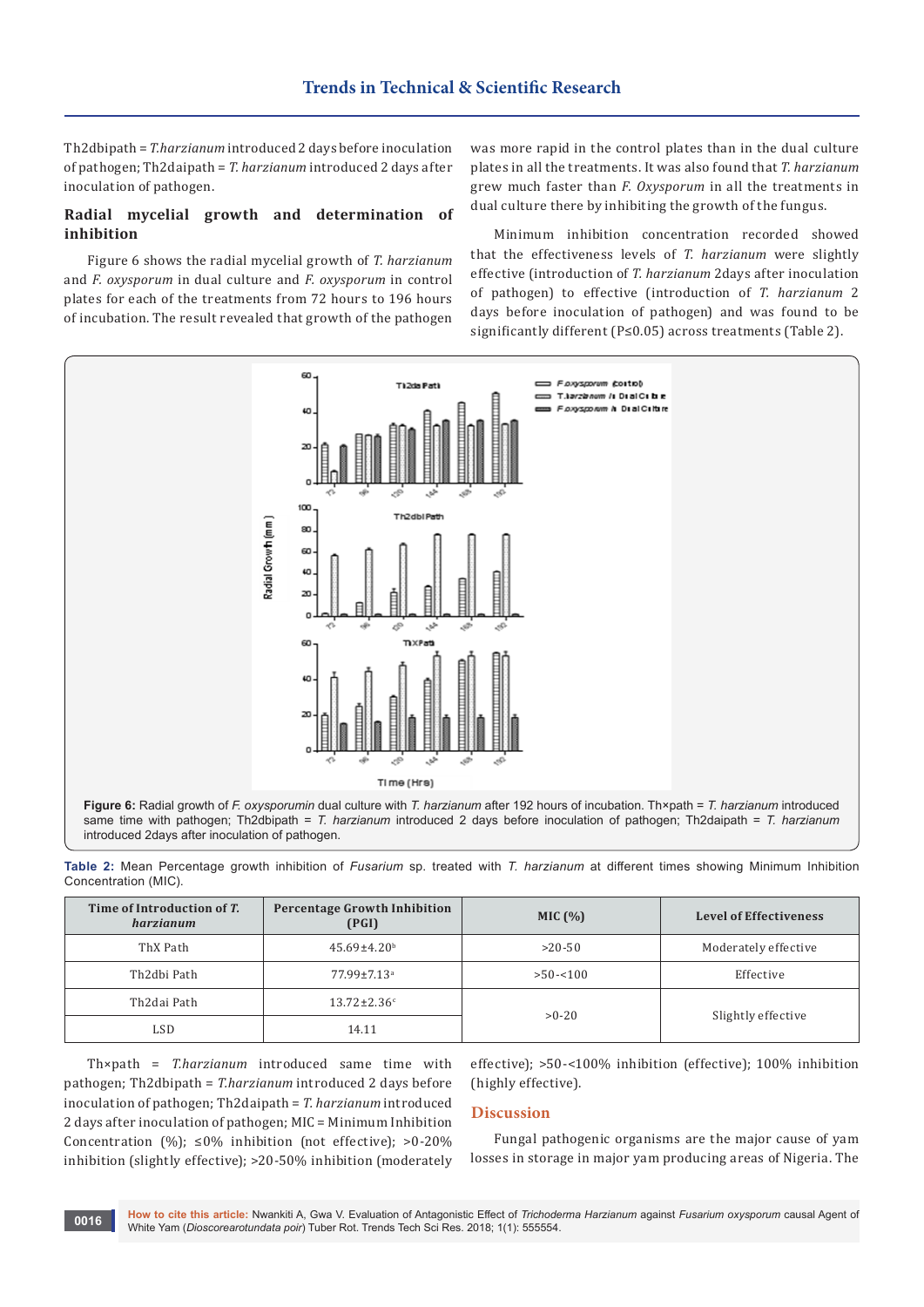rot-causing pathogens reduce output and productivity of yam annually. This has always placed the demand for yam tubers above its supply [19]. This result is similar to the work of [3,20,21] who had earlier on identified this organism in rotted yam tubers at different parts of Nigeria.

*T. harzianum* assessed in this work was able to reduced mycelial growth of *F. oxysporum* when grown in dual culture irrespective of the time of introduction of the antagonist. The inoculation of the test antagonists two days before the pathogen was done because there are no bio control agents that have enough competitive ability to displace an already established pathogen. The time lapse allows adequate increase in cell concentration and subsequent colonization by antagonist before the arrival of the pathogen [22]. The results of the dual culture showed that *T. harzianum* inhibited the growth of the target organisms through its ability to grow much faster than the pathogenic fungi thus competing efficiently for space and nutrients. Starvation was the most common cause of death for *F. oxysporum*, so that competition for limiting nutrients resulted in biological control of the test pathogen. This finding is similar to the work of [9,23]. Antagonists may also affect growth of pathogen either through antibiosis or mycoparasitism [24]. It was observed microscopically that the interaction region between *F. oxysporum* with *T. harzianum* showed mycelia of *T. harzianum* grew on the surface of the pathogen and later penetrated the cell walls directly without formation of appresorium structures. It also prevented the formation of both micro and macro conidia of the test fungus when the antagonist was introduced 2 days before inoculation of the pathogen. The pathogen mycelial then disintegrated suggesting enzyme action. This result agreed with the work done by Mokhtar H et al. [25] who reported the inhibition of the growth and spore formation of F. acuminatum by 66.66% using *T. harzianum in vitro*. Research conducted by Lorito M et al. [26] demonstrated possible role of chitinolytic and/or glucanases enzymes in bio-control by *Trichoderma*. They showed that the enzymes function by breaking down the polysaccharides, chitin, and glucans that are responsible for the rigidity of fungal cell walls, thereby destroying cell wall integrity limiting the growth of the pathogen.

Microscopic observation also showed that the antagonist, *T. harzianum* prevented the formation of spores of the test pathogen. It was observed in the study that a clear zone of interaction was formed in all *T. harzianum* and *F. oxysporum* interactions except in the interaction between *T.harzianum*  and *F. oxysporum*; where *T. harzianum* was introduced 2 days before inoculation of *F. Oxysporum* where *T. harzianum* over grew the pathogen in the dual culture plates. The zones of inhibition produced might be due to the production of antifungal metabolites by the test antagonist as reported by Adejumo TO et al. [27].

Studies conducted by Ekefan EJ et al. [28] showed that *T. harzianum* isolates suppressed the growth of *Colletotrichumcapsici* eventually overgrowing it within seven days. Report by Ekefan EJ et al. [29] demonstrated that the *Trichoderma* isolates have a strong antagonism against wilt diseases caused by *Fusarium sp, invitro*, on potato dextrose agar medium, when growth was decreased by 88%, 86% and 80% for *Trichoderma harzianum, T. hamatum* and *T. viride*  respectively. According to [30] the antagonism *in vitro* of *Trichoderma harzianum* against *Fusarium oxysporium* showed an inhibition on the pathogenic fungus growth with a ratio more than 65%, moreover the volatile metabolism substances of the antagonism reduced the pathogenic fungus growth by 63% compared with controls.

The inoculation of the test antagonists two days before the pathogen was done because there are no bio control agents that have enough competitive ability to displace an already established pathogen. The time lapse allows adequate increase in cell concentration and subsequent colonization by antagonist before the arrival of the pathogen [22].

Minimum Inhibition Concentration (MIC) showed that the introduction of *T. harzianum* 2 days before the inoculation of *F. oxysporum* was more effective in controlling the pathogen compared with the introduction of the antagonist same time with the pathogen as well as the introduction of the antagonist 2 days after inoculation of the fungus [31,32]. Introduction of *T. harzianum* 2 days before inoculation of *F. oxysporum* was therefore considered more effective in controlling the pathogenic fungus *in vitro* [33].

#### **Conclusion**

The study found out the antagonistic potentials of *T. harzianum* as good biological control agent of yam tuber rot caused by *F. oxysporum*. The study also revealed that the best time for the introduction of bio-agent is before the arrival of the pathogen. This is because the introduction of the antagonist 2days before inoculation of *F. Oxysporum in vitro* gave the highest inhibition of the mycelial growth of the pathogen.

#### **References**

- 1. Nweke FI, Ugwu BO, Asadu CLA, Ay P (1991) Production costs in yambased cropping Systems of South-Eastern Nigeria. Resource and Crop Management Programme (RCMP) Research monograph no. 6 IITA Ibadan, Nigeria p. 29.
- 2. Food Agricultural Organization (2000) Food Research Sheet.
- 3. Okoro O, Nwankiti AO (2004) Post-harvest Microbial Rot of Yam in Nigeria. Pathologia p. 35-40.
- 4. Aidoo KA (2007) Identification of yam tuber rots fungi from storage systems at the Kumasi Central market. A dissertation submitted to Faculty of Agriculture, K.N.U.S.T
- 5. Okigbo NR, Enweremadu CE, Agu CK, Irondi RC, Okeke BC, et al. (2015) Control of white yam (*Dioscorea rotundata)* rot pathogen using peel extract of water yam (*Dioscorea alata*). Advances in Applied Science Research 6(10): 7-13.
- 6. [Okigbo RN, Ikediugwu FEO \(2000\) Studies on biological control of](http://onlinelibrary.wiley.com/doi/10.1046/j.1439-0434.2000.00515.x/abstract)  post-harvest rot of yams (*Dioseorea* spp) with *Trichoderma viride*. J [Phytopathol 148\(6\): 351-355.](http://onlinelibrary.wiley.com/doi/10.1046/j.1439-0434.2000.00515.x/abstract)